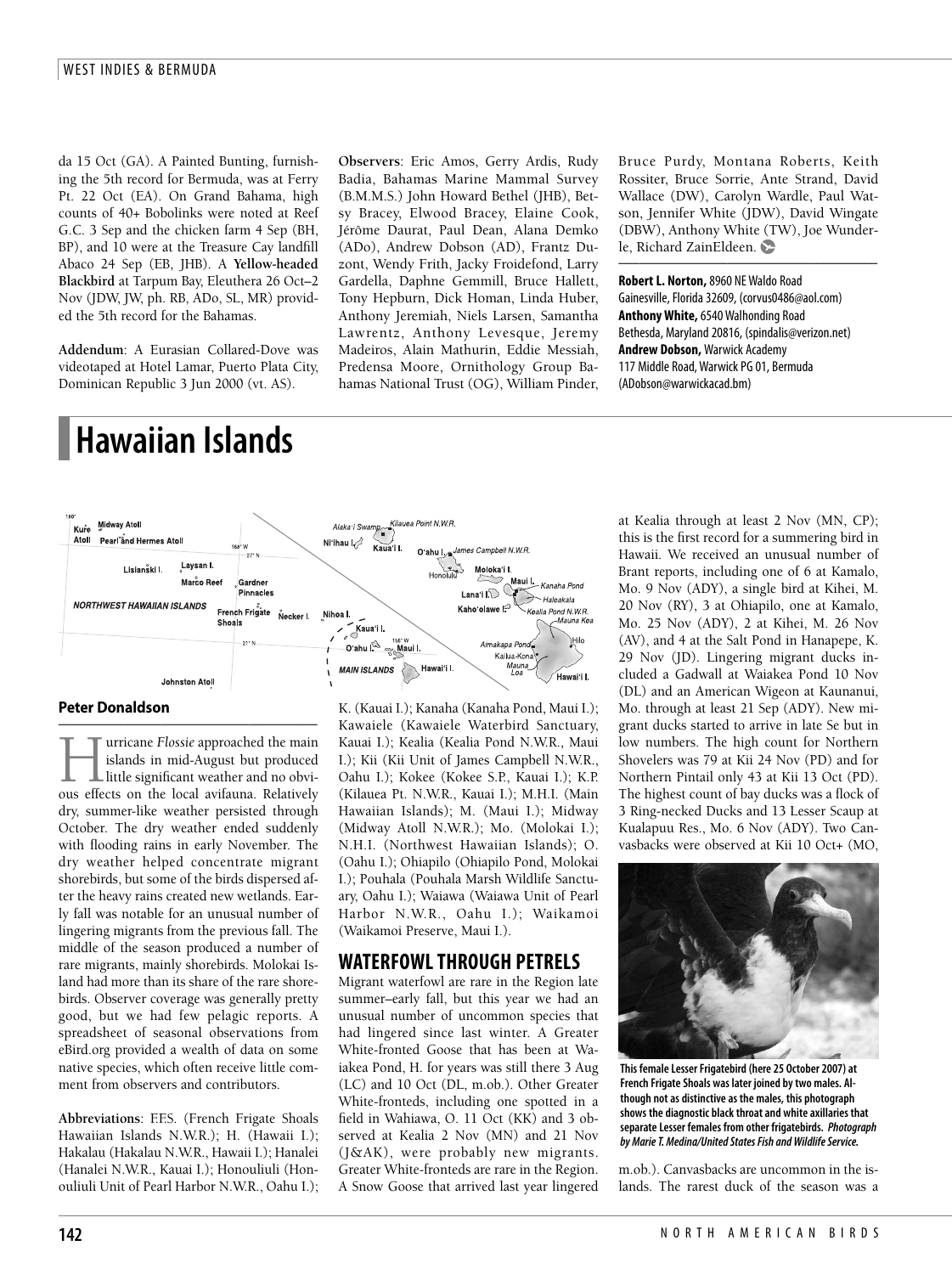SA Many fledgling shearwaters and petrels never reach the sea when they<br>SA first leave their nesting burrows. These birds become confused by electric lights and flop to the ground where they become victims of cars and introduced predators. This has been a particular problem on Kauai I., where Hawaiian Petrels (Endangered) and Newell's Shearwaters (Threatened) breed. The Save Our Shearwaters program was started in 1978 to rescue and release grounded birds. The rescued birds are examined and banded before release, and the data are recorded. These records provide an interesting glimpse at seabirds around Kauai. Unfortunately, the data show an apparent continued decline in Newell's Shearwater numbers. The results of the fall 2007 S.O.S. program (provided by RD) are in Table 1. Not all of the seabirds handled by the program are picked up on shore; the storm-petrels, Bulwer's Petrel, and Sooty Terns were all birds that landed on cruise ships.



**One of two maleLesserFrigatebirds present late October through early November 2007 at French Frigate Shoals, showing the whitefeathering on theflanksand axillaries that distinguish the males of this species.** *Photograph byEd* **Conrad/United States Fish and Wildlife Service.** 



**This 22 September 2007 image ofa Hudsonian Godwitat Kii, Hawaii shows theslightly upturned bill,very unlike Black-tailed Godwit's straight bill. A few observers were ableto seethe diagnostic dark underwing coverts that separate Hudsonian from Black-tailed, but none of the photographs of this bird, onlythesecond ever recorded in the Hawaiian Islands region, showed the underwings.** *Photograph by Peter Donaldson***.**

Hooded Merganser at Lokowaka Pond, H. seen only 25 Nov (ph. J&AK)

There was some good news about nesting seabirds. At Kaena Point Natural Area Reserve, O., around 2800 Wedge-tailed Shearwater nesting burrows and 1556 chicks were counted (LY)—a big increase over the past several years. The number of Wedge-taileds chicks turned in on Kauai I. has also increased. An oiled petrel turned into Sea Life Park, O. mid-Sep (EV) was difficult to identify, but was eventually determined to be a Black-winged Petrel, a species rare but regular in Hawaiian waters.

## **Species Total** Hawaiian Petrel 10 Newell's Shearwater 1302 Band-rumped Storm-Petrel | 5 Bulwer's Petrel 1 Wedge-tailed Shearwater 72 White-tailed Tropicbird | 10 Brown Booby 14 Black Noddy 1 Sooty Tern 5

# **BOOBIESTHROUGH HAWKS**

There were other interesting seabirds around besides tubenoses. A Masked Booby was spotted in early Aug off the w. coast of Hawaii I., an area where this species is rarely seen. A Nazca Booby was observed on F.F.S. early Sep–late Oct (ph. MB, EC, MM, MY, DZ), the 3rd recent record for the Region. It seems a bit surprising that this newly described species is being reported regularly so far from its main breeding range in South America. Lesser Frigatebirds were observed on F.F.S., beginning with one female 23 Oct. Two males joined the female 24 Oct–11 Nov. One male remained 11 Nov+ (ph. MB, EC, MM, MY).

White-faced Ibis remained scattered across the M.H.I. Aug+ (m.ob.). Most of the Whitefaceds were at locations where they have been observed regularly, but one at Lokowaka Pond 25 Nov (J&AK) may be the first for that location. An Osprey was spotted in w. Hawaii I. 1 Sep (RD). There were many reports of an Osprey on Oahu I. 23 Sep+ (PD, m.ob.). A Northern Harrier was observed at Honouliuli in late Sep (MS, RM, PD), and one, quite possibly the same bird, was at Kii 10 Oct–17 Nov (MO, m.ob.).

# **SHOREBIRDS**

As usual, numbers of migrant shorebirds ramped up rapidly in Aug, with a count of 330 Pacific Golden-Plovers at Honouliuli 27 Aug (PD). Pacific Golden-Plover is the most widespread and abundant migrant shorebird in the Region. A Gray-tailed Tattler at Ohiapilo mid–30 Sep (†ADY) was a rare find; the species is seldom reported in the M.H.I., but since Gray-tailed and Wandering Tattlers are so similar, some Gray-taileds may be overlooked. An *Actitis* sandpiper, either Common or Spotted, was seen on F.F.S. in early Aug (MP). Spotted Sandpiper has been confirmed once previously at F.F.S., whereas other records from the N.H.I. could have pertained to either Spotted or Common Sandpipers, the



**Bar-tailed Godwitsarethe most common godwits in the Hawaiian Islands region butarestill quite uncommon.Few are documented as wellas this second-year bird photographed along the Pearl Harbor shoreline 15 October 2007.** *Photograph by MichaelWalther***.**



**A Semipalmated Sandpiper was nicely photographed 17 August 2007 at Ohiapilo on Molokai Island, Hawaii.Semipalmated Sandpipersarerarein the Region,and veryfew "peeps"are photographically documented in Hawaii.** *Photograph by MichaelWalther.*

latter as yet unconfirmed from the Region. A godwit spotted at Kii 13 Sep (ph., MS) was later identified as a **Hudsonian Godwit** (ph. PD, m.ob.); it remained at Kii through at least 3 Oct. There is only one previous record of Hudsonian for the Region, plus one record of a godwit that could have been either a Hudsonian or a Black-tailed. A Bar-tailed Godwit, a one-legged bird, was spotted at Honouliuli 15 Oct (ph. MW) and remained in the area through 30 Oct (MW, MO, MS). Two juv. Bartaileds found at Kii 28 Oct (BH, KP) lingered through at least 17 Nov (m.ob.). Bar-tailed Godwits are rare but regular in the Region. A Red Knot was spotted at Ohiapilo 18 Oct (ph. ADY) and remained in the area Oct+ (ADY); Red Knots are rare in the Region, and this was the first report from Molokai I. Another rare sandpiper on Molokai I. was a juv. Semipalmated Sandpiper discovered 6 Sep at Ohiapilo (ph. MW, ADY); it remained through at least 16 Sep (ADY). Sharp-tailed Sandpipers were widespread and showed up in good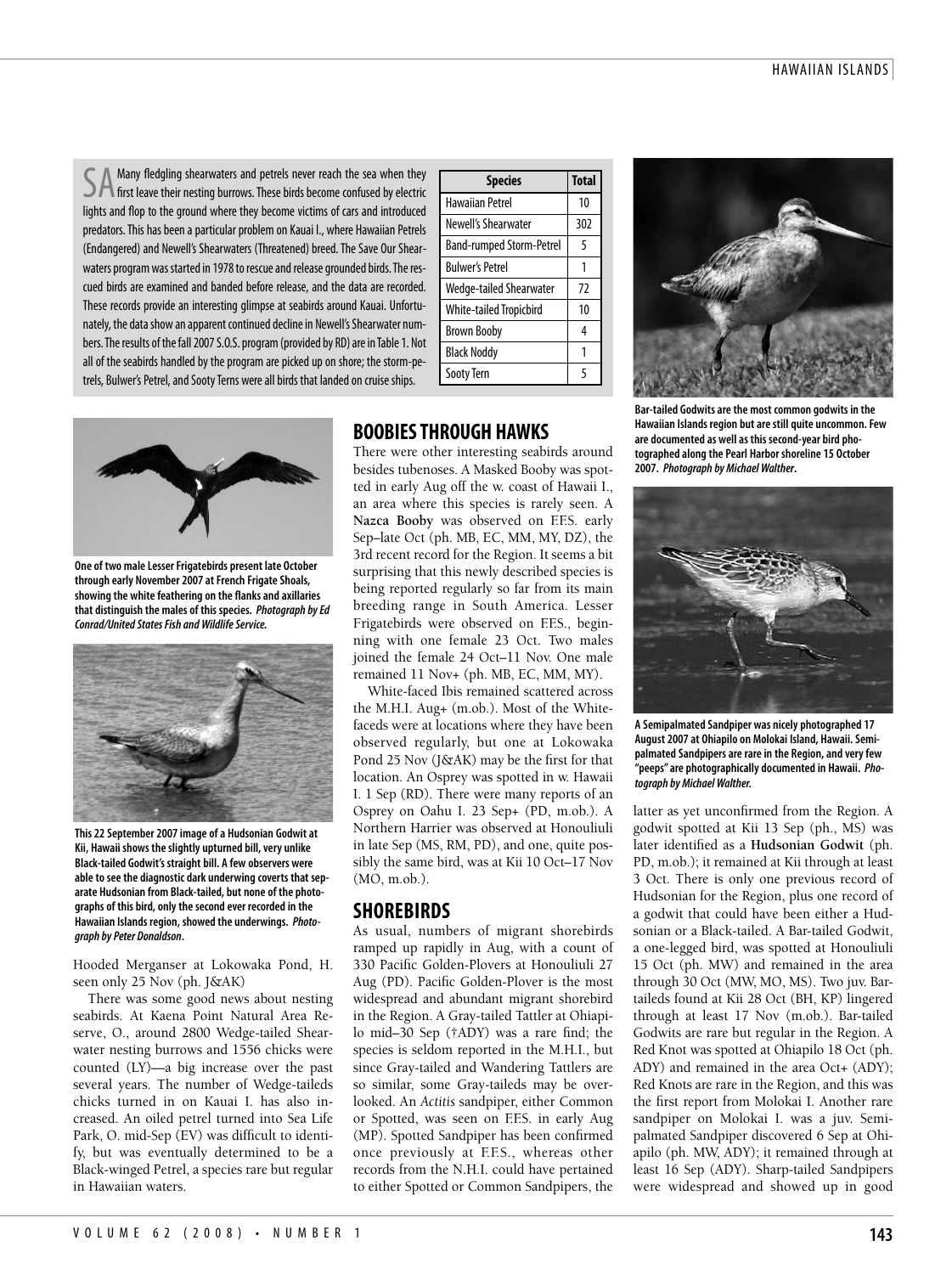### HAWAIIAN ISLANDS



The rarest duck of the fall 2007 season in the Hawaiian Islands region was this female Hooded Merganser photographed at Lokowaka Pond, Hawaii Island 25 November. It was fortunate the bird was photographed that day, as it was never seen **again.** *Photograph byJon King.*



**Whimbrelsare much less common than Bristle-thighed Curlews in the Hawaiian Islands.ThisWhimbrel on thesouthwestern coast of Oahu Island 15 August 2007 was cooperativeenough to allow someexcellent photographs that show the subtle features that separate the two species. Note the dull brown upperparts with small palespotsand thelack of spikythigh feathers.** *Photograph by MichaelWalther.*



**This wasa good fall for unusual shorebirds on Molokai Island, Hawaii.Three Ruffs, two malesand afemale, were observed regularlyin Molokai wetlands.This photograph from Ohiapilo 6 November 2007 shows one of the males. Ruffsareregular in the Region, but it is rareto seethreetogether.** *Photograph by Arleone Dibben-Young.*

numbers this fall (m.ob.). The high count was of 25 birds at Kii 27 Oct (MO). A Curlew Sandpiper was observed at Honouliuli 23 Sep (PD), and one was seen there 23 Oct (ph., MW). A large shorebird spotted 14 Aug at Maile Beach Park, O. was identified 15 Aug as a Whimbrel (ph. MW). On 10 Oct, the bird

was observed to have a brown rump, so it must have been a North American bird (formerly known as Hudsonian Curlew or Hudsonian Whimbrel) (BJ); another remained at Koheo, Mo. 25 Oct+ (ADY). Whimbrels are much less common in this Region than Bristle-thighed Curlews—unlike almost anywhere else in the world—and there are no previous records from Molokai I. Bristlethigheds were present in good numbers on Oahu and Molokai I., with a high count of 53 at Kii 20 Oct (RM, PD). Single Ruffs were seen at Kealia 14 Aug (AB) and Kii 19 Sep (MS). A single male Ruff at Ohiapilo 3 Sep was joined by a female Ruff 5 Sep (ph. ADY) and then a 2nd male 11 Nov (ph., ADY). The 3 Ruffs remained in the Ohiapilo area Nov+ (ADY, m.ob.). Ruffs are uncommon in the Re-

gion, and there is only one previous record from Molokai.

## **GULLSTHROUGH PASSERINES**

Gulls were generally scarce through the fall. Single Laughing Gulls were seen at various spots on Oahu and Molokai I Aug+ (m.ob.). A Ring-billed Gull was observed at Kii 27 Oct (MO), and 2 were at Honouliuli 25 Nov (PD). A Franklin's Gull was seen offshore from w. Hawaii I. 13 Aug (ph. RB), and

one was observed at Kealia in mid-Aug (MN). Franklin's are regular in the Region late spring–early summer but are quite rare otherwise. Two Common Terns were observed at F.F.S. 8 Aug–17 Sep, and one continued there through 14 Oct (ph. MB, EC, MM, MY). A Least or Little Tern was found at Kealia 15 Aug (MN), and a subad. Least Tern was seen



**A HouseFinch photographed on tinySand Island,French Frigate Shoals 17 September 2007 required some careful studyto identifyit,as Asian vagrants havealso been recorded in thevicinity.** *Photograph byEd Conrad/United* **States Fish and Wildlife Service.** 

at Honouliuli 23 Sep (PD). Both Least and Common Terns are regular in the Region, but Least Terns are reported more frequently in the M.H.I. than Commons. A **Mourning Dove** was seen in e. Molokai I. 4 Nov (WDR). The represents the first record for Molokai I.

The Greater Necklaced Laughing-Thrush is an elusive introduced babbler. In this Region, it is found only on Kauai I. One observer was lucky enough to spot one at Hanalei in n. Kauai 31 Aug and then find 5 more at Huleia in s. Kauai 1 Sep (ph. MW). **House**



**This Red Knotat Ohiapilo 18 October 2007 (here)and later was one ofa number of rare shorebirds on Molokai Island, Hawaii this fall.** *Photograph by Arleone Dibben-Young.*

**Finches** are widespread and abundant in the M.H.I., but a female on F.F.S. 7 Sep–2 Nov (ph. EC, MY) represents only the 3rd record for the N.H.I. This location is 650 km from the main islands. There are two small islands between F.F.S. and Niihau, the closest of the main islands.

Reviewing reports of native Hawaiian